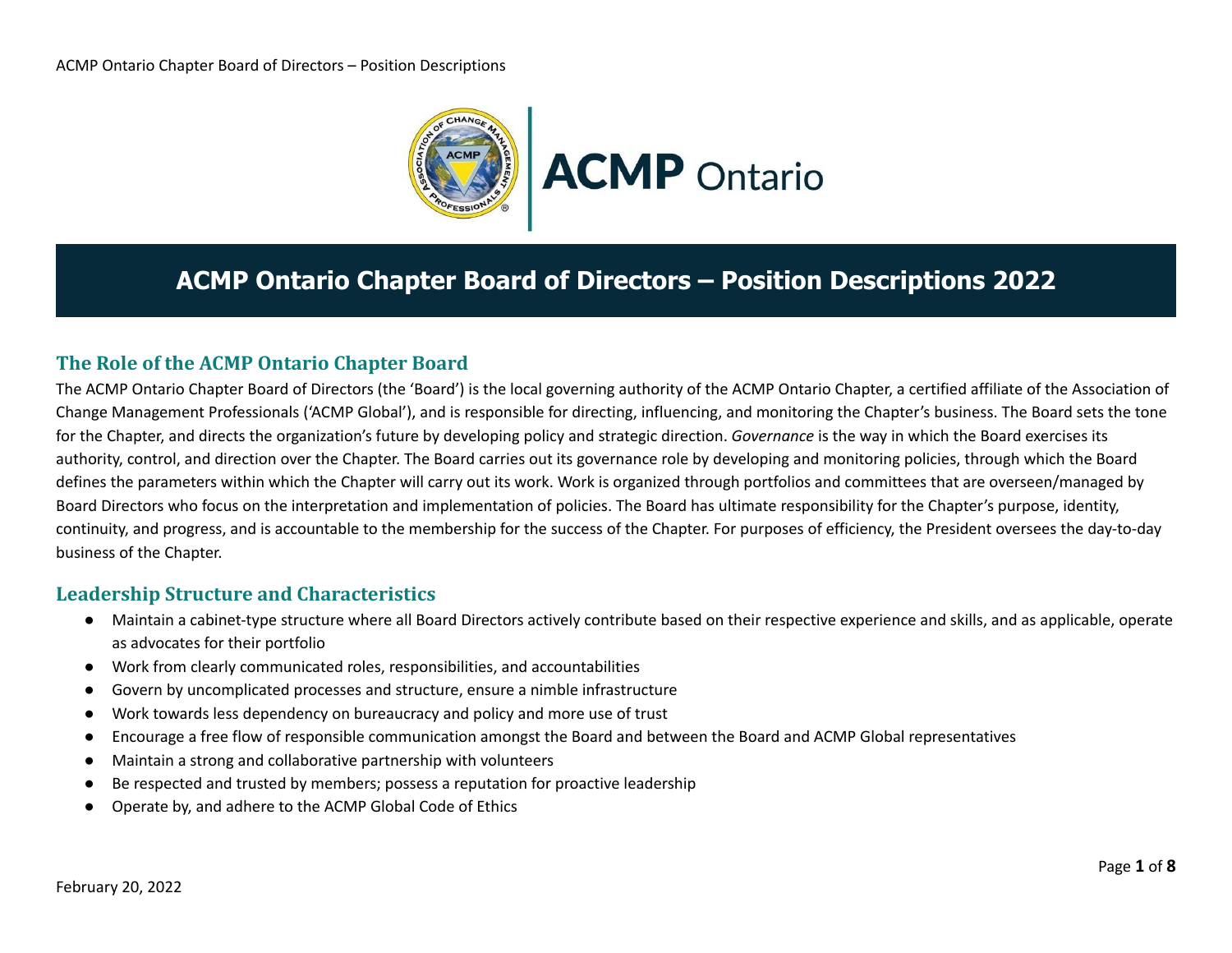### **Standards of Performance for Board Directors**

The Board expects its Directors to carry out their duties in an ethical and professional manner, including proper use of authority. Meeting appropriate performance standards makes it possible to do the work of the Board in an efficient and effective way. Performance standards expected for the Board Directors include:

- Committing fully to their Board role, making every attempt to fulfill the responsibilities of the role and demonstrating loyalty to the Chapter and its membership, as well as ACMP Global
- Dealing with the public, members, volunteers, and each other in a fair, ethical, and straight-forward manner
- Fostering collegial, positive working relationships among the Board, committee chairs, volunteers, and partners
- Being prepared for, and actively participating in meetings or taking steps to enable momentum in absentia
- Maintaining confidentiality of Board business
- Developing appropriate records as required by each Board role
- Completing an efficient and effective transition to role successors.
- Serving as an ambassador for the Chapter, maintaining a positive perception of the Chapter in dealings with the public whether in-person or on-line
- Understanding of Chapter Policies and By-laws and demonstrating behaviours in alignment with their intent

### **Board Commitment**

Board positions typically require a minimum commitment of five (5) hours per week which includes Board and Committee meetings held. In addition, the Board meets twice annually for a half day strategic planning workshop requiring full Board participation.

Board Directors also attend quarterly member meetings (one being designated the Annual General Meeting) and other occasional events as required for presentations, public relations, etc. Time estimates do not include any necessary prep time required for the noted meetings and are subject to change at the discretion of the Board.

Board positions require a 2-year commitment or as specified in the nominations package.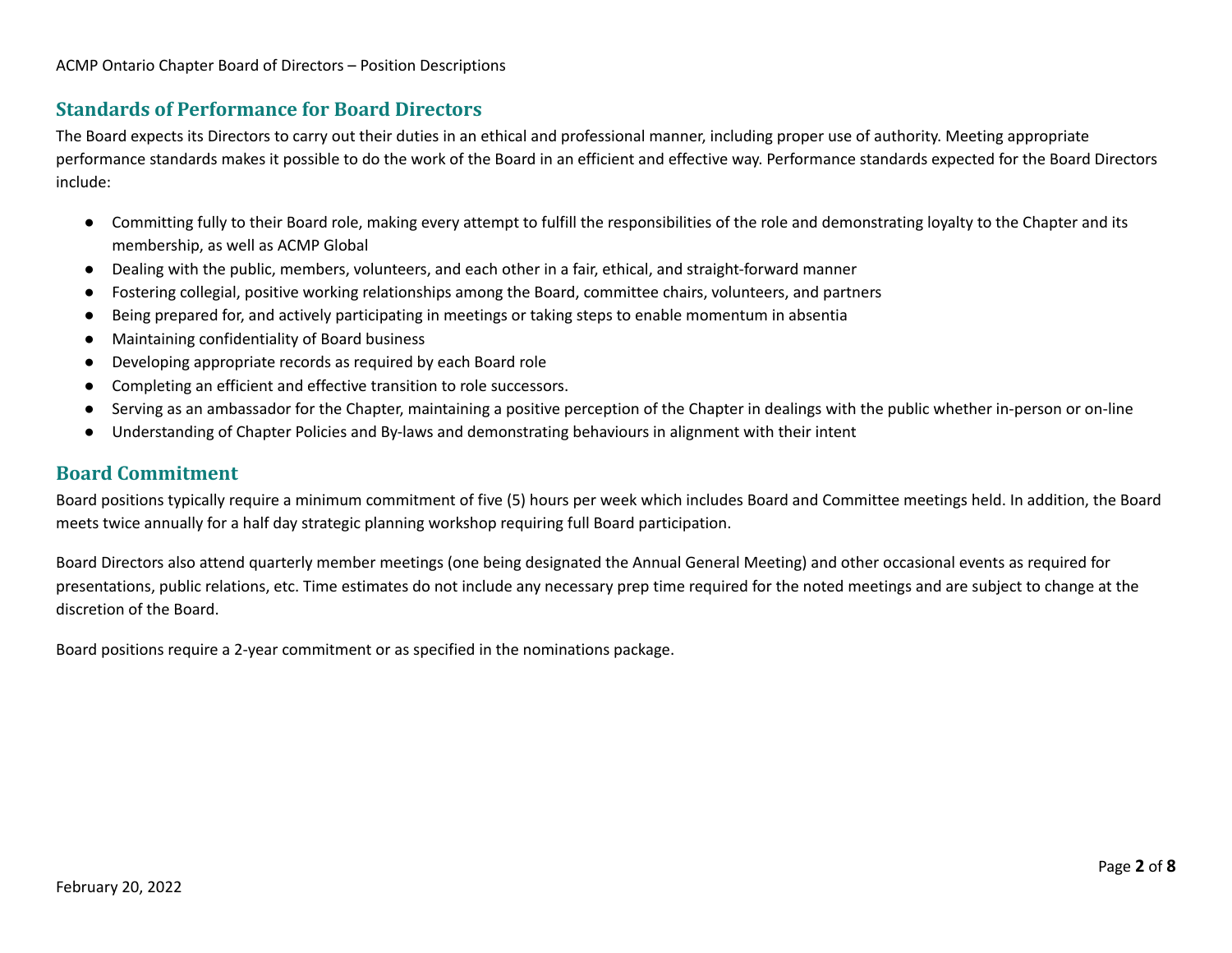### **President**

Abstract: The Chapter President is the principal executive Officer of the Chapter and provides overall leadership in the management of Chapter operations and achievement of strategic objectives and goals. The President directs the activities of the Board Directors in accordance with the Chapter Mission and By-laws.

#### **General Responsibilities**

- Build and maintain a cohesive Board, and stand up committees (appointing a Chairperson) that will meet the needs of the Chapter members
- Oversee progress in achieving the identified priority actions aligned to the Chapter's Strategic Plan
- Ensure chapter governance and operations are effectively established and functioning well aligned to the Chapter's Strategic Plan
- Chair regular meetings of the Chapter Board of Directors
- Plan and lead the Annual General Meeting (AGM) of members, presenting an annual report of the Chapter business
- Monitor, motivate, and support activities of all Board Directors to ensure alignment and progress with the strategic plan, and create opportunities to leverage each Director's expertise and skills
- Ensure the governance of the Chapter is supported by relevant By-laws and appropriate policies, and oversee administrative operations
- Perform other duties as they pertain to the office of Chapter President

- The Chapter President is an Executive Officer role and voting member of the Board
- The President is the Chairperson of the Chapter Board of Directors
- The President is the primary liaison and represents the Chapter with ACMP Global (and relevant committees, e.g.: ACRC) and other external stakeholders
- Automatic succession to the role of 'Immediate Past President' occurs upon completion of the term(s) as Chapter President
- The President fulfills a back-up role for the Vice President as needed
- Key skills needed to successfully serve in this position include:
	- o Previous Board of Directors experience is mandatory
	- o Knowledge of cabinet-type board structures and parliamentary procedure
	- o Leadership and delegation skills
	- o Strategic thinking
	- o Organizational, facilitation, and communication skills
	- o Dedication and diplomacy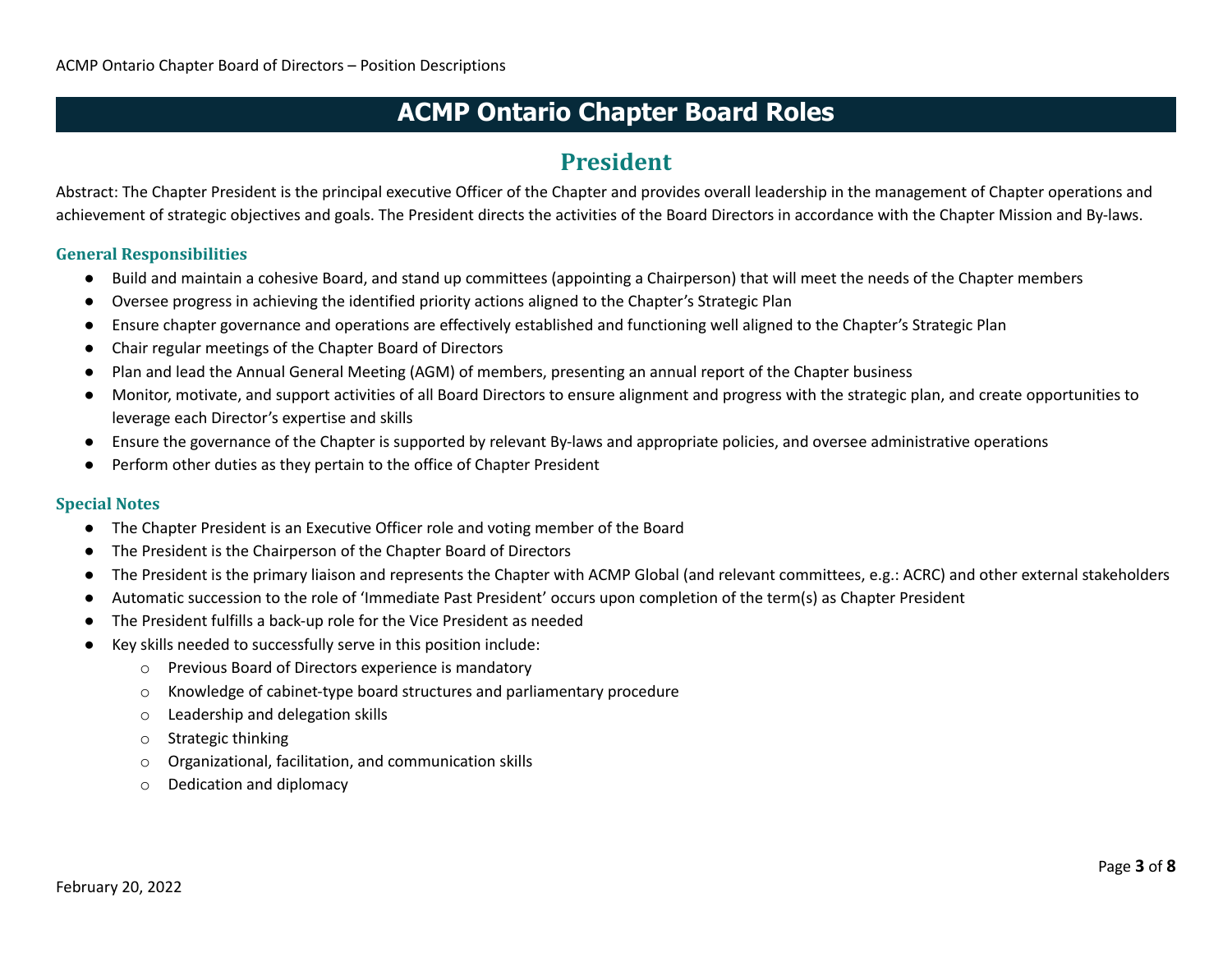### **ACMP Toronto Chapter Board Roles**

## **Vice-President**

Abstract: The Vice-President attends to the duties of the President in their absence or in case the office becomes vacant for any cause. This role also provides leadership in the area of Strategy Development, Measurement and Reporting to meet the needs of the Chapter and ensure growth and development for the future aligned to ACMP Global strategies.

#### **General Responsibilities**

- Lead and manage the Chapter Sponsorship portfolio
- Conduct the Board strategic planning process ensuring strategic goals are set with applicable metrics regularly monitored, guiding the chapter to deliver value to the membership
- Issue, manage, and maintain annual member survey; analyze and share with the Board for future action by Directors
- Lead the development of Director Performance Measurement Plans and monitor progress in collaboration with the President
- Assist the President in collaborating with other Chapters and other organizations to enhance value to Chapter members
- Assist the President in overseeing and assessing overall progress to strategic goals; identify and recommend areas of opportunity driven by internal or external factors
- Perform other duties as they pertain to the office of the Vice-President or delegated by the President, and lead special projects as assigned from time to time

- The Chapter Vice-President is an Executive Officer role and voting member of the Board
- The Vice-President fulfills a back-up role for the President as needed
- May act as or direct/support Committee Chair(s)
- Key skills needed to successfully serve in this position include:
	- o Previous Board of Directors experience (recommended)
	- o Leadership and delegation skills
	- o Strategic thinking skills
	- o Organizational, facilitation, and communication skills
	- o Relationship Management skills
	- o Collaboration and lateral thinking skills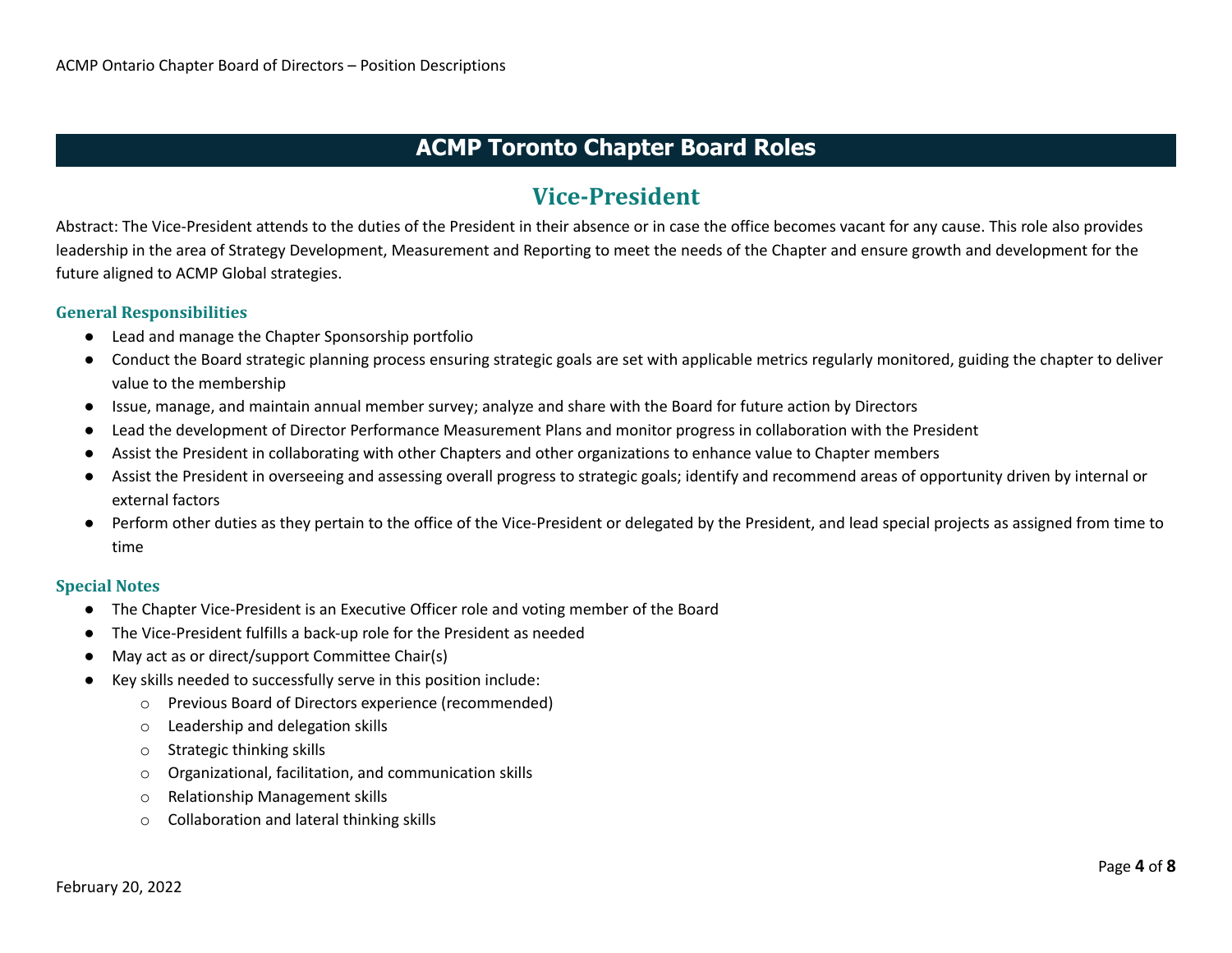## **Secretary**

Abstract: The main responsibility of the Secretary is to ensure all Chapter records are accurately kept and all information assets are regularly maintained and managed in accordance with Chapter By-laws, policies, and applicable regulations (e.g.: privacy, etc.). In addition, the role ensures that Board meetings follow parliamentary procedure and that other Chapter administrative operations run smoothly and effectively to meet the needs of the Board and membership.

#### **General Responsibilities**

- Manage Chapter administration and operations under the guidance of the President
- Exercise stewardship for all official Chapter records (By-laws, policies, motions, plans, correspondence, attendance, etc.); ensures the Board acts in a timely manner for notices or activities required by governance documents, e.g. notices to members, required reviews of By-laws, summary reports to ACMP Global, etc.)
- Manage member requests for information in accordance with the By-laws and local privacy requirements
- Support the President in the arranging and facilitating of regular and special Board meetings, including managing agendas, producing accurate and timely minutes, and managing action items
- Provide administrative/operational support to the Directors of the Board, and Committee Chairs, as needed
- Initiate and manage the annual nominations and elections process as prescribed in the Chapter By-laws under the guidance of the President
- Perform other duties as they pertain to the office of the Secretary or assigned by the President

- The Secretary is an Executive Officer role and voting member of the Board
- The Secretary fulfills a back-up role for the Treasurer as needed
- May act as or direct/support a Committee Chair
- Key skills needed to successfully serve in this position include:
	- o Previous Board of Directors experience (recommended)
	- o Understanding of parliamentary procedure
	- o Strong organizational skills (skilled in using desktop and collaboration tools to manage information)
	- $\circ$  Communication skills (skilled in record keeping/management and attention to detail in particular)
	- o Time management and administrative facilitation skills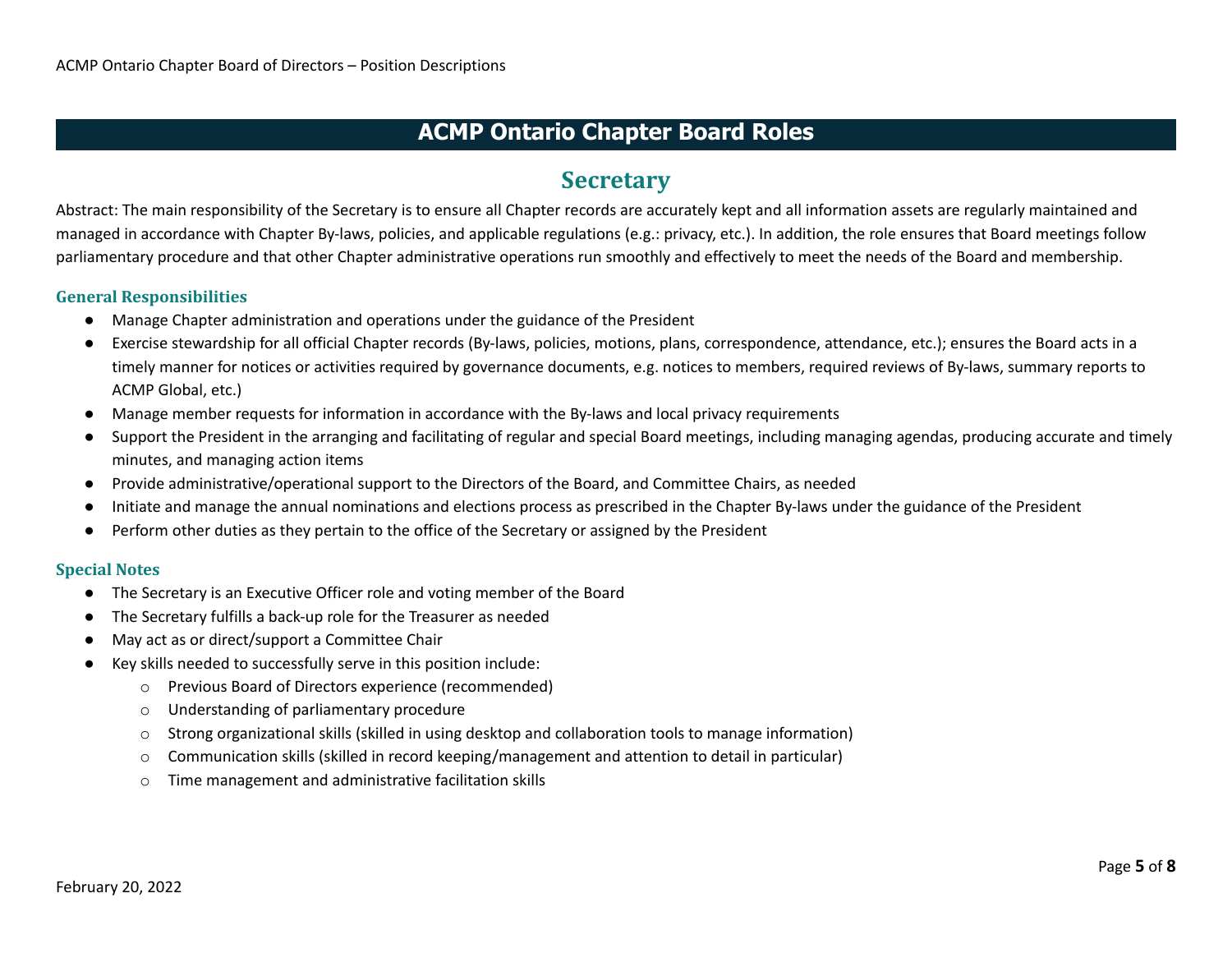### **Treasurer**

Abstract: The main responsibility of the Treasurer is to direct the Chapter's fiscal policy to ensure the integrity of financial management for the Chapter. The Treasurer leads budget development, oversees custody of Chapter funds and assets, acts as Controller, and assures the financial sustainability of the Chapter.

#### **General Responsibilities**

- Oversee financial management; establish and maintain an effective accounting system, oversee accounts payable and dues receivable (or other revenue) processes, ensure that financial policies are in place, are current, and are adhered to by ACMP Toronto Chapter Board or Directors and other volunteers
- Contribute to Board strategic planning/execution by providing support to Directors/portfolio owners in developing plans and reviewing the aggregate plan annually for budgetary needs and financial implications; prepare, obtain approval, and oversee the consolidated budget
- Prepare quarterly financial statement of income and expenditures, reconcile bank statements monthly, and scrutinize disbursements; maintain records for budgeted and actual amounts
- Publish the year-end financial report at the close of the fiscal year, create periodic progress reports (including that required for the Annual General Meeting (AGM)), and regular status as required by Global operational protocols
- Manage financial operations, including: maintain bank account in the name of the organization; support auditing requirements for information; submit all reports/forms to meet government, business, or ACMP Global requirements to keep the Chapter in good stead among governing bodies
- Negotiate and maintain contracts and agreements in accordance with By-laws, policies, etc. (e.g.: insurances, sponsorship commitments, member affinity programs)
- Perform other duties as they pertain to the office of the Treasurer

- The Treasurer is an Executive Officer role and voting member of the Board
- May act as or direct/support a Committee Chair
- The Treasurer fulfills a back-up role for the Secretary as needed
- Key skills needed to successfully serve in this position include:
	- Previous Board of Directors experience (recommended)
	- Accounting and financial management skills (including budgeting)
	- Organizational and communication skills (keen attention to detail)
	- Fiscal responsibility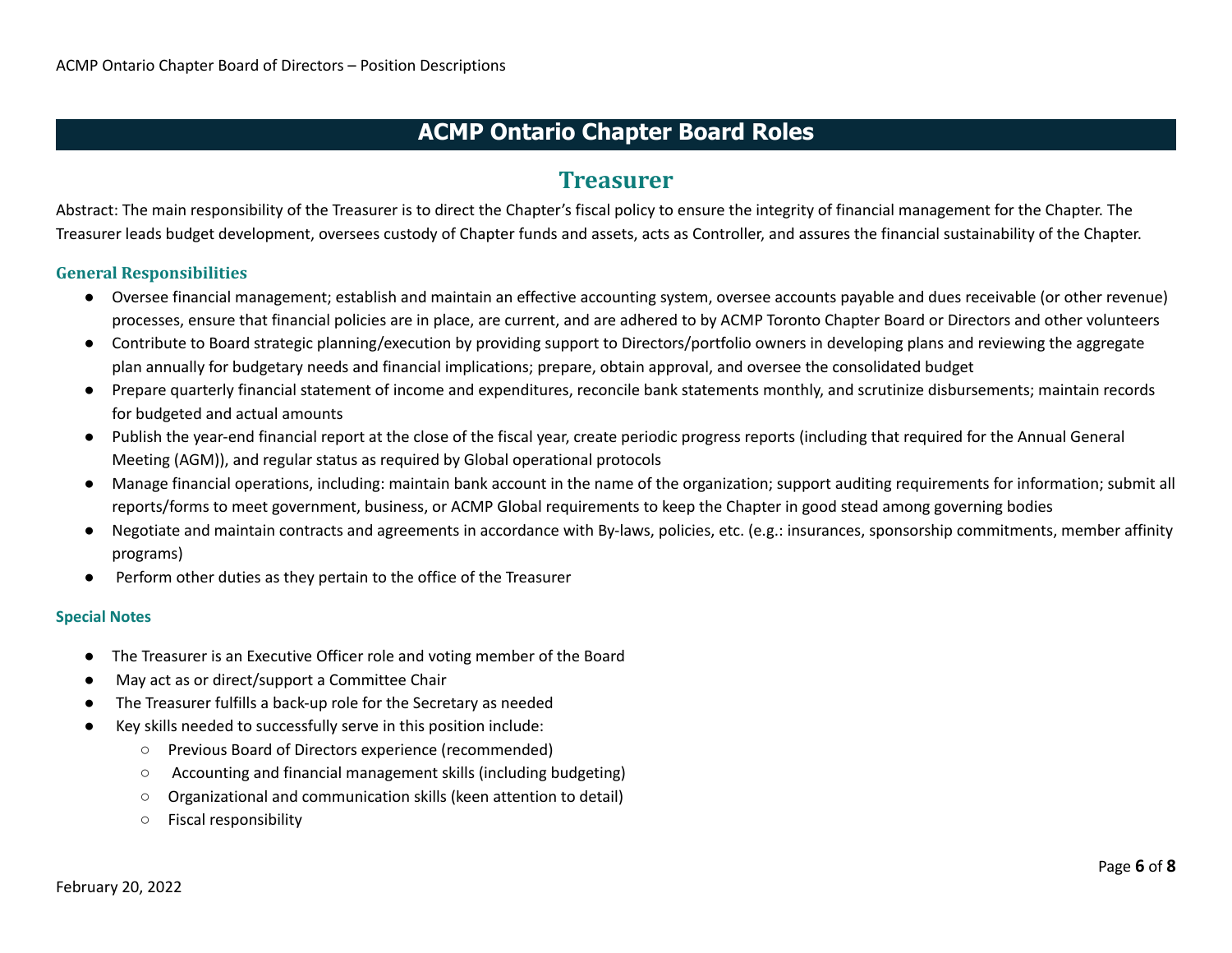- Negotiation and contract management skills
- Collaboration and lateral thinking skills
- Relationship management skills (e.g. partners, sponsors, vendors, governing bodies)

## **Provincial Director Positions**

Abstract: Provincial Directors provide leadership to a designated portfolio in accordance with the needs and goals of the Chapter and in fulfillment of its mission.

#### **General Responsibilities**

- Lead and manage designated portfolio (e.g., communications, programs/events, professional development, membership/partnership)
- Contribute to Board strategic planning/execution by providing an annual Portfolio Plan (e.g., approach, goals, metrics, timing, resources), periodic progress reports (including that required for the AGM), and regular status as required by Chapter operational protocols
- Manage, train, delegate and share information with portfolio committee volunteers to ensure a quality volunteer experience, smooth portfolio operation and succession planning
- Champion all standards, policies and procedures related to Chapter operations
- Perform other duties as they pertain to the Director role or to the portfolio being managed

- The Director is a voting member of the Board
- The Director will fulfill a back-up role for another Director as needed
- May act as or direct/support a Committee Chair
- Key skills needed to successfully serve in this position include:
	- o Previous Board of Directors experience (recommended)
	- o Leadership and delegation skills
	- o Relationship management skills
	- o Organizational, facilitation and communication skills
	- o Negotiation skills
	- o Collaboration, innovation and lateral thinking skills
	- o Strong problem solving skills